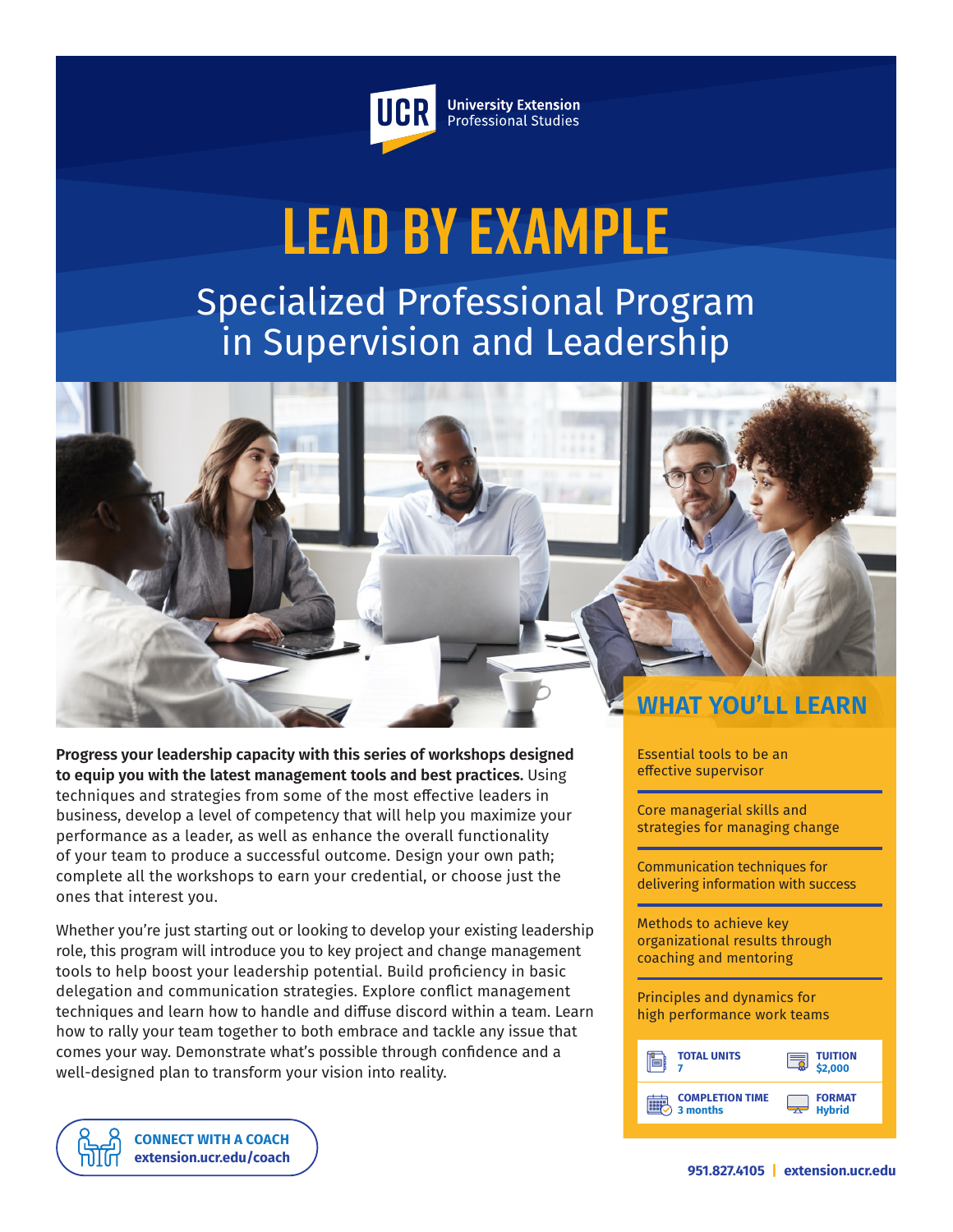**3 months**

讓

**TUITION \$2,000**

# **Specialized Professional Program in Supervision and Leadership**

### **BENEFITS OF EARNING A CERTIFICATE**

There are several reasons why, Bachelor's degree in hand, you might be considering continuing your studies. An upgraded education section on your resume can open the door to a new career, or, if you're already working, lead to a promotion and a higher salary. While you're working, going back to school is an excellent way to stay current in rapidly changing fields, or, if you've been away from the workforce for a while, to quickly get caught up in the latest trends, concepts, and advances.

While there are as many paths to follow, as there are reasons to follow them when approaching continuing education, there is enormous value in terms of time, financial investment, and personal flexibility while gaining practical training from working professionals in your industry that extends beyond the theory of the classroom and into the real world.

**Pay per individual course**

as you register.

## **PAY AS YOU GO**



**FORMAT Hybrid**

#### **KEY BENEFITS INCLUDE:**

- UC quality curriculum
- Professional endorsements
- Schedule flexibility
- Variety of courses and programs
- Instruction from professional leaders in the industry

AVERAGE COURSE TUITION **\$225-275 PER (1 UNIT) COURSE** 

*\*Learn more about tuition assistance.*

## **CAREER INFORMATION**



**TOTAL UNITS 7** 

ľ۸